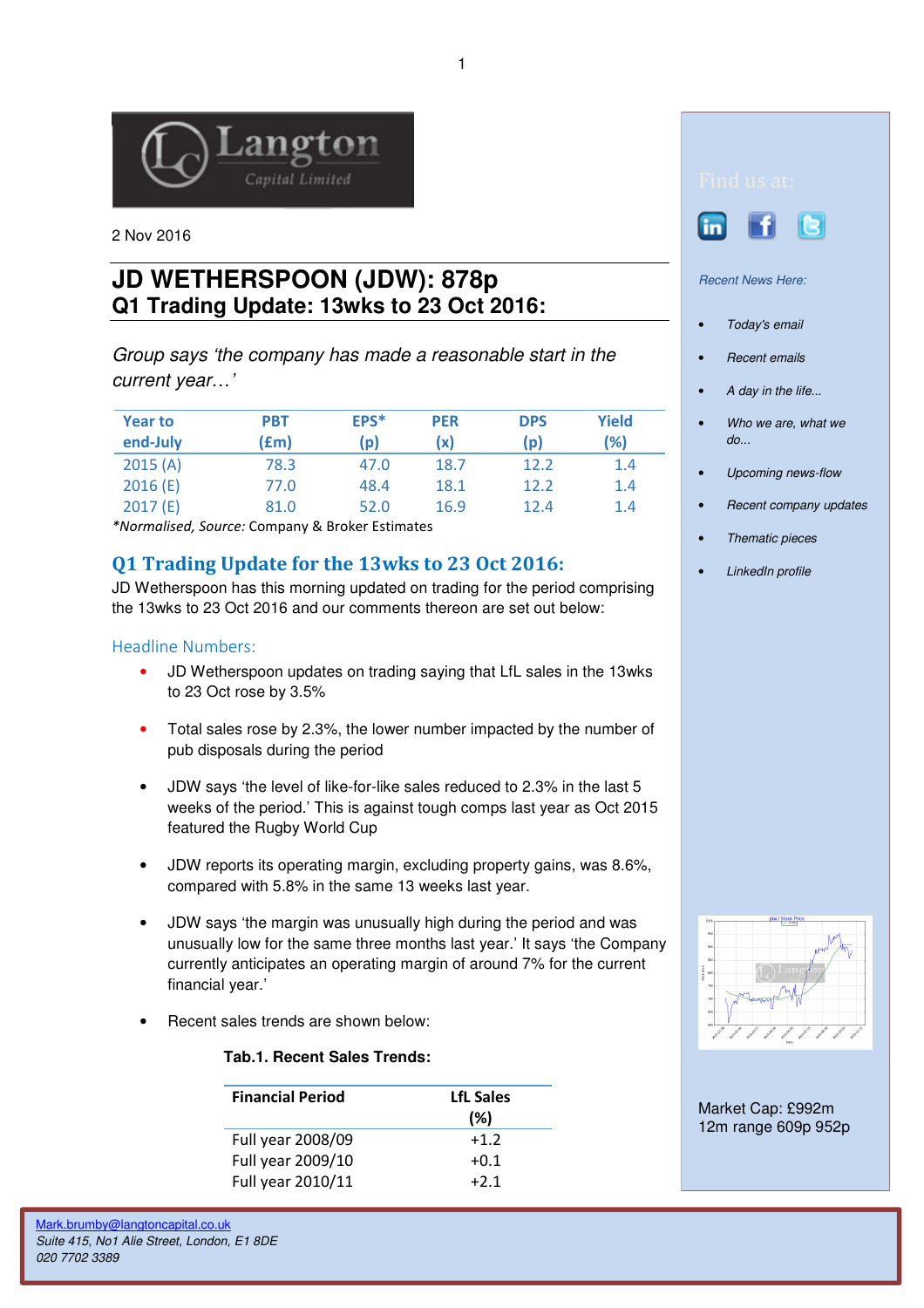| Q1 2011/12           | $+1.1$ |
|----------------------|--------|
| H1                   | $+2.1$ |
| Q3                   | $+2.0$ |
| Full year 2011/12    | $+3.2$ |
| Q1 2012/13           | $+7.1$ |
| H1                   | $+6.9$ |
| Q <sub>3</sub>       | $+6.3$ |
| Full year 2012/13    | $+5.3$ |
| Q1                   | $+3.7$ |
| Q2 (first 12w)       | $+6.7$ |
| H1                   | $+5.2$ |
| Q <sub>3</sub>       | $+6.2$ |
| Full year 2013/14    | $+5.5$ |
| Q1                   | $+6.3$ |
| Q2 (12w)             | $+2.8$ |
| H1                   | $+4.5$ |
| 13wks to 26 April 15 | $+1.7$ |
| 11wks to 12 July 15  | $+2.9$ |
| Full year 2014/15    | $+3.3$ |
| Q1                   | $+2.4$ |
| Q <sub>2</sub>       | $+3.3$ |
| H1 2015/16           | $+2.9$ |
| 13w to 24 April 16   | $+3.8$ |
| FY15/16 to date      | $+3.2$ |
| 11w to 10 July 16    | $+4.0$ |
| Full year 2015/16    | $+3.4$ |
| Since year end       | $+4.1$ |
| Q1 2016/17           | $+3.5$ |
| Last 5wks            | $+2.3$ |

Source: Company Reports

#### Balance Sheet, Debt & Outlook:

- JDW reports it has opened one new pub since the start of the financial year and has sold nine. JDW states 'we intend to open about 15 pubs in the current financial year.'
- JDW says 'the Company remains in a sound financial position.' It gives information on debt saying 'the Company understands that debt always involves risk: the greater the debt, the greater the risk.'
- It says keeping this in balance can be tricky.
- JDW says 'as well as expanding rapidly by opening new pubs, Wetherspoon has bought back approximately half of its shares in this millennium, at a cost of £400m and has spent approximately £140m on freehold reversions'
- The company reports 'weighing the level of debt and risk is a difficult iob.' It says 'insofar as it is possible to generalise, the board believes that debt levels of between 0 and 2 times EBITDA are a sensible long-term benchmark.'
- This hasn't been achieved by the group in recent years & seems a little inconsistent with sharply higher capex levels and with share buybacks